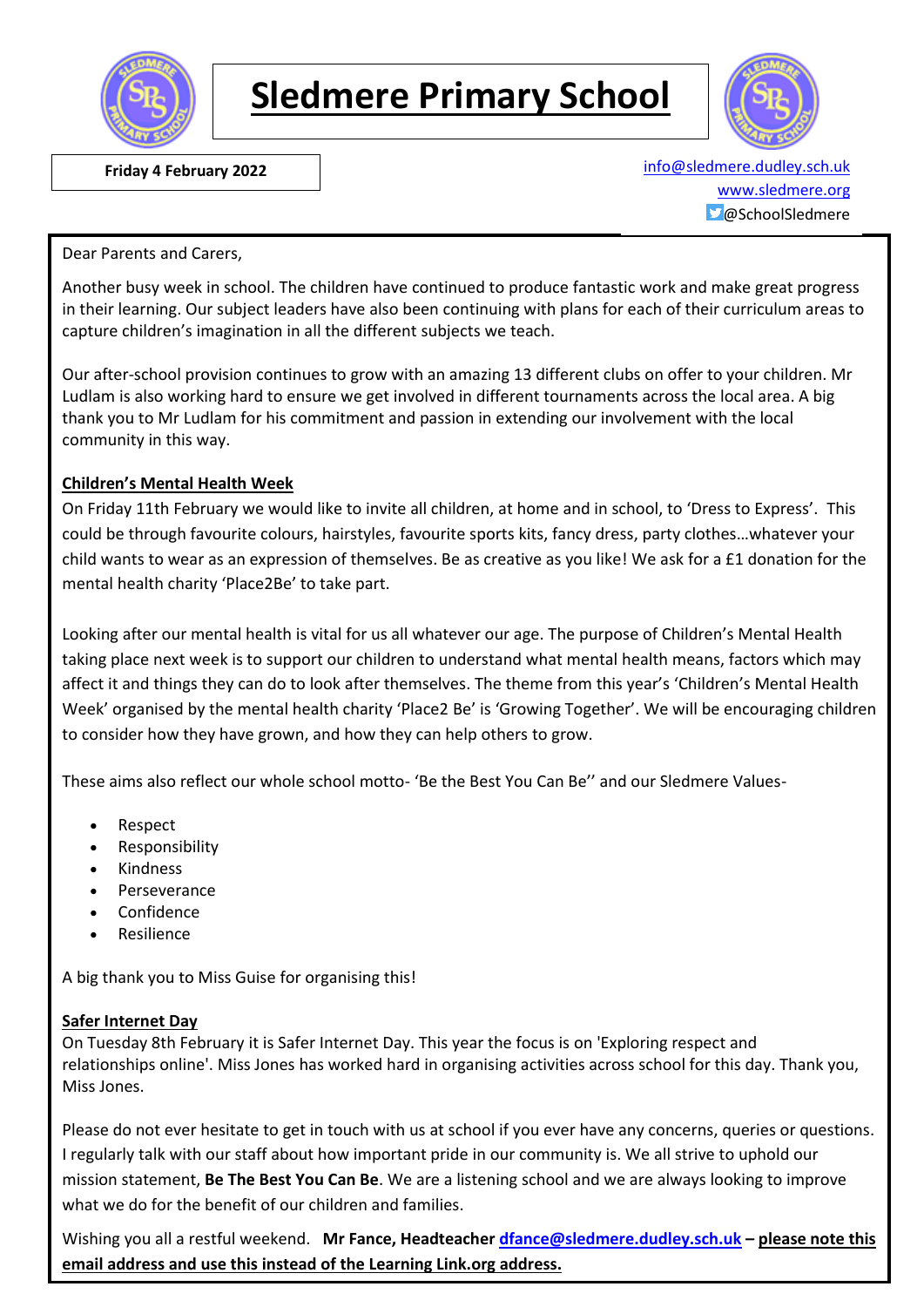



## **Learners of the Week!** *Nursery* **London: Alaana Khan and Freddie Tonks** *Reception* **Cardiff: Eshaan Khan and Olivia Chapman Belfast: Amelia Henry and Aryan Yakoob Edinburgh: Amal Salam and Musa Imran** *Year 1* **Paris: Grace Beckett and Louie Carre Rome: Zakareeya Khan and Emmi-Rae Griffin Madrid: Amaris Maili and Tommy Cooksey** *Year 2* **Barcelona: Kaeden Stone and Zainab Iqbal Berlin: Dexter Whitehouse and Rida Fatimah Budapest: Subhan Iqbal and Zainab Tanveer** *Year 3* **Beijing: Malaikah Shazadi and Suhaan Hussain Tokyo: Fatimah Abihah and Malacai Davies Singapore: Sumera Jaan and Bilal Amjad** *Year 4* **Doha: Ameera Khan and Brahmjot Singh Abu Dhabi: Radhika Patel and Usman Sadaqat Dubai: Amna Ul Haq and Daniel Willis** *Year 5* **Toronto: Dameer Zahid and Mia Lovesey Chicago: Rehan Iqbal and Zoha Imran Boston: Issabelle Palmer-Hill and Ayaan Aftab** *Year 6* **Brasilia: Noah Stanway and Remaya Robinson Lima: Ioana Drob and Kai De'Wolfe Santiago: Caleb Gilbert and Evie Britton**

These are the pupils selected this week in recognition of our school values... **Respect, Responsibility, Kindness, Perseverance, Confidence, Resilience**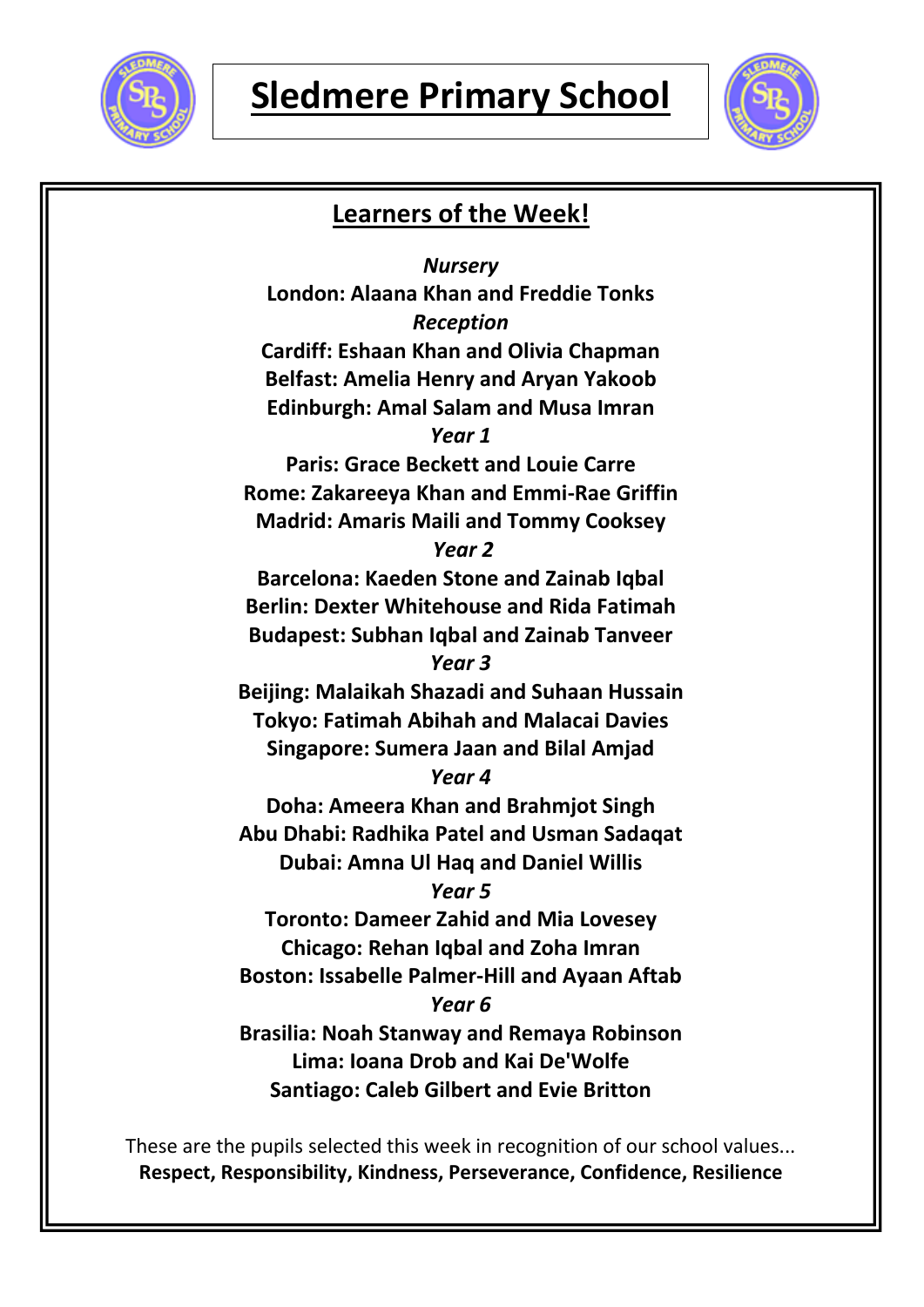



## **Messages from the School Office**

There is a school inset day on Friday 18th February.

Please return any chromebooks you may have at home.

- Tempest school photographers will be in on Thursday 3<sup>rd</sup> March for portrait and sibling pictures. Please ensure you have returned your completed GDPR forms so we have permission to take pictures.
- Please remember to leave a voice message on the school phone line, if your child is unable to attend school. **01384 818 425.**
- Please drop children at the class room doors and not through reception. Classroom doors are open from **8:40am-8:50am**.

Many happy returns to all these children, who will celebrate their birthday over the week. We wish you all the best for future health, success and happiness!

*Happy Birthday to … Sophie-Leigh Hopkins Sarah Ikhlaq Sidorela Xhafo Macey Griffiths Kayleb Robinson Gous Zeb Hamza Jaan Amelia Burnett Ethan Lawton Uzair Ali Romaan Jaan Alicia Owen Rosy Thompson Amirah Qismat Tauqeer Mara Omar*



### **Friday 11 February 2022**

**Children can come to school in their choice of clothes to 'Dress to Express'! £1 donation for Place2Be. This could be through favourite colours, hairstyles, favourite sports kits, fancy dress, party clothes…whatever your child wants to wear as an expression of themselves. Be as creative as you like!**